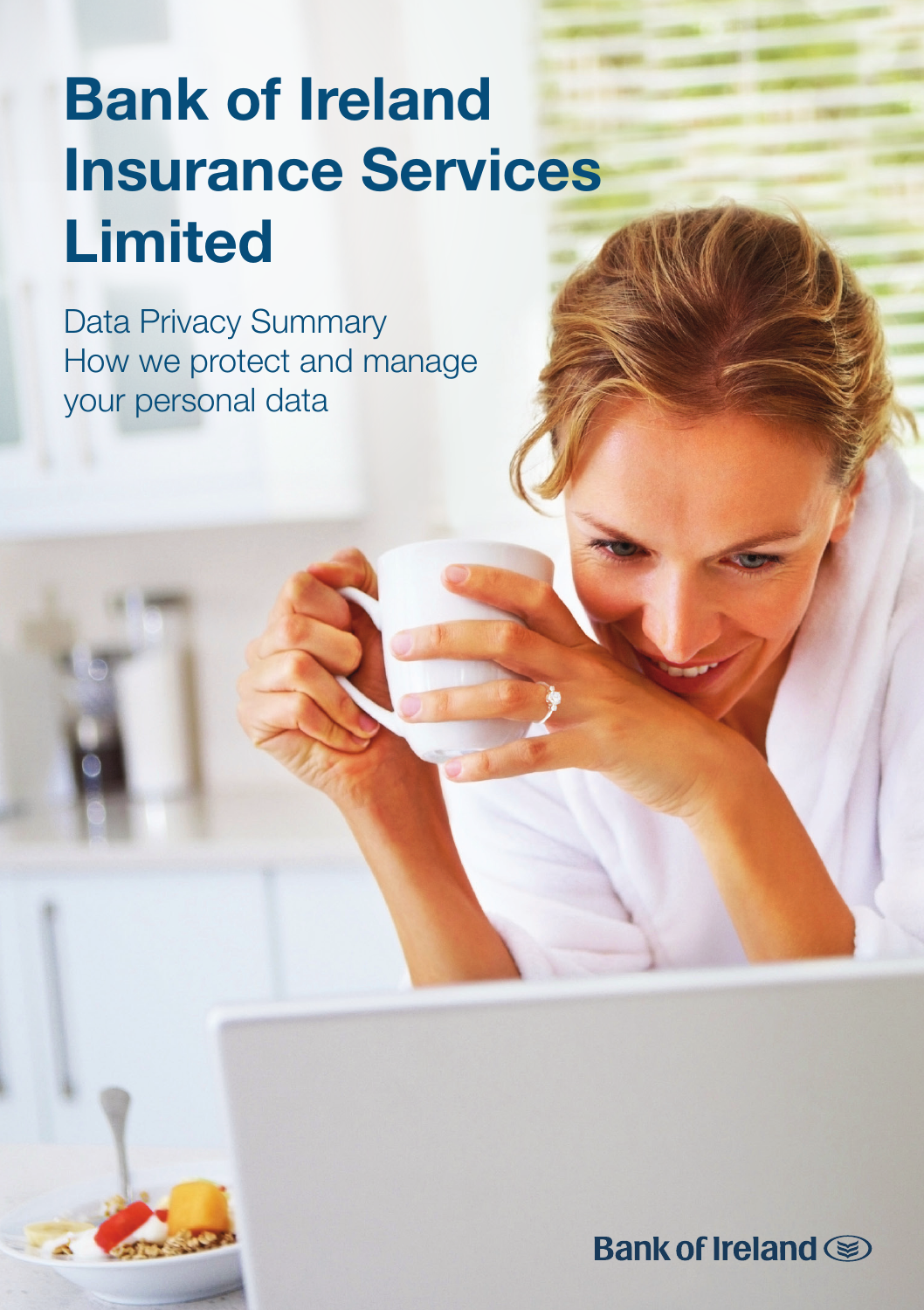## Bank of Ireland Insurance Services Limited Data Privacy Summary

At Bank of Ireland Group, we take your privacy seriously. It is important that you know exactly what we do with personal information that you and others provide to us, why we gather it and what it means to you. This document is being provided to you in line with our obligations under the General Data Protection Regulation (GDPR). The GDPR, together with associated data protection law places enhanced accountability and transparency obligations on organisations when using your information. The GDPR gives you greater control over your personal information, including a right to object to processing of your personal information where that processing is carried out for our business purposes.

Please take time to read this notice carefully. If you are under 16 years of age, please read this summary with a parent or guardian and ensure you understand it. If you have any questions about how we use your information, please contact our Data Protection Officer at the details below.

This summary explains the most important aspects of how, Bank of Ireland Insurance Services Limited ("BIIS") use your information and what rights you have in relation to your personal information. This BIIS Summary should be read in conjunction with the Bank of Ireland Group Data Privacy Summary which is included below. You can get more detailed information by viewing our full Bank of Ireland Group Data Privacy Notice at www.bankofireland.com/privacy, in-branch, by mail to Bank of Ireland, PO Box 12940, Dublin 18 or by contacting 01 688 3674.

#### Why BIIS processes your Information

The personal data (Information) being collected as part of any application and any related process is for the purposes of:

- enabling BIIS to arrange a suitable product or service for you;
- providing that product or service; and
- $\triangleright$  complying with all legal and/or regulatory requirements that apply in relation to the provision of the particular product or service.

BIIS may also use your personal information where the processing is necessary for our legitimate interests in relation to the operation of our business however any such processing will not override your interests, fundamental rights and freedoms. More information on these legitimate interests can be found in the full Bank of Ireland Data Privacy Notice.

If you fail or refuse to provide the personal information requested by BIIS or if the personal information provided is not true and/or incomplete or is subsequently (at your request) erased/amended, then BIIS will not be able to arrange a suitable product or service for you.

#### What information BIIS processes

As part of an application process, BIIS will seek information from you which may include:

- Information regarding the item you require to be covered by insurance (e.g. car registration, your home);
- Special categories of information (e.g. medical information);
- Information in relation to the circumstances giving rise to a potential claim under your insurance policy (which may include special categories of information such as details of an injury or medical history);
- Criminal Convictions information for motor insurance.

If you give BIIS personal information about other people (such as named drivers) then you confirm that they know you are sharing their personal information with us for the purposes described in the full Bank of Ireland Group Data Privacy Notice.

#### Automated Decisions

When you apply for an insurance product(s) or service from BIIS, the relevant insurer may conduct the following activities which involve automated (computer based) decision making:

*Underwriting* and *determining the applicable premiums*. This process calculates the risks based on the information you have provided. This will be used by the relevant insurer to determine whether BIIS can provide you with an insurance policy and if so calculate the premium you will have to pay.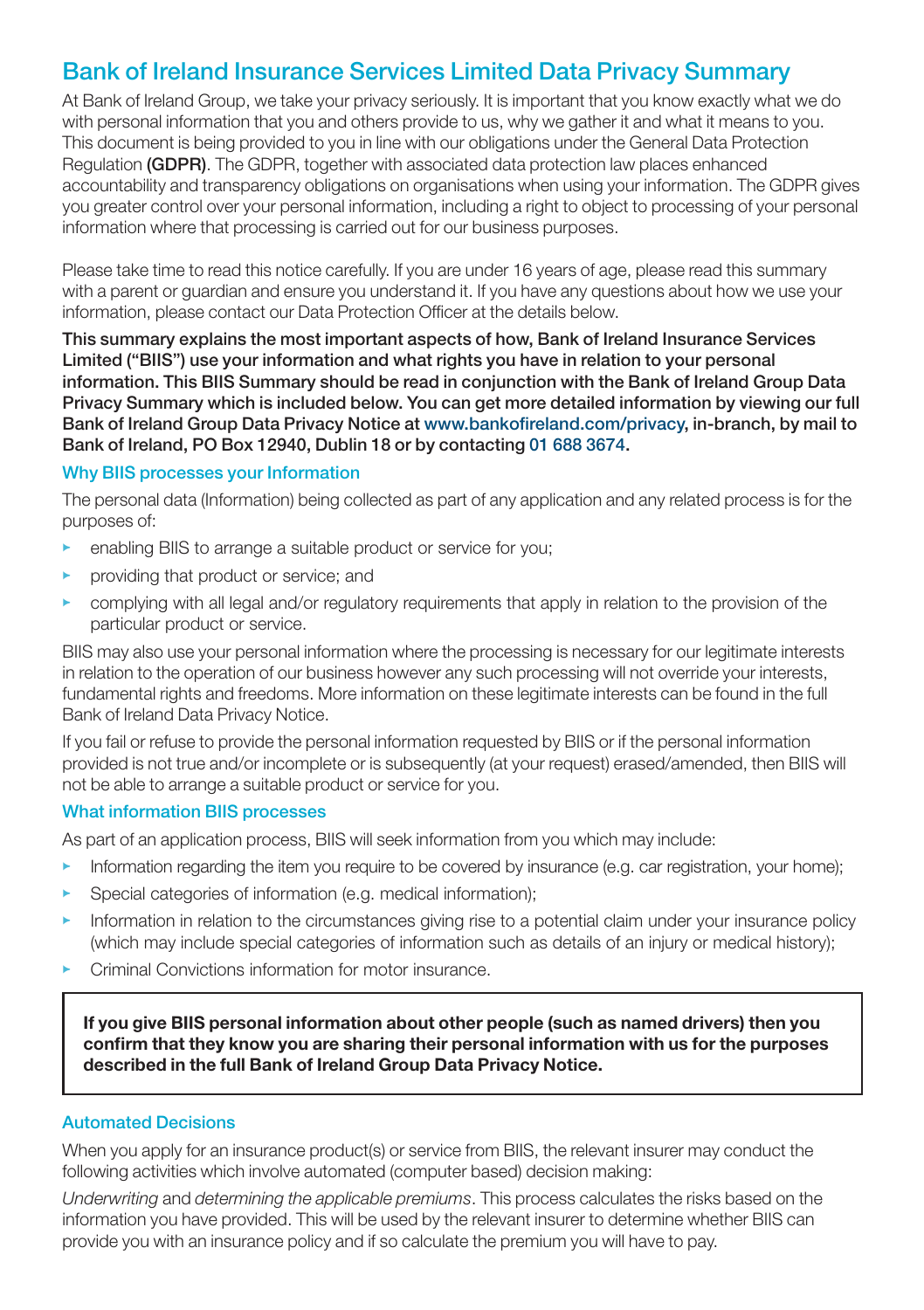The results of these automated decision making processes can limit the products and services BIIS are able to provide you with. If you do not agree with the result, you have the right to request human intervention to allow you to express your point of view and to contest the decision.

#### Sharing information

Your personal information will be shared with the following insurers as part of your insurance policy: RSA Insurance Ireland DAC for Home Insurance, Car Insurance, Hospital Cash Insurance and Personal Accident Insurance; AIG Europe S.A. for Travel Insurance and Hospital Cash Insurance; Stonebridge International Insurance Limited for Accidental Death Insurance; Axa Insurance DAC for Payment Protection Insurance.

BIIS may also share your information with other members of the Bank of Ireland Group such as The Governor and Company of the Bank of Ireland.

## Bank of Ireland Group Data Privacy Summary

#### 1. Who we are

Throughout this document, "we", "us', "our" and "ours' refer to Bank of Ireland and Bank of Ireland Group. Your information is held by The Governor and Company of the Bank of Ireland and members of the Bank of Ireland Group. For more information about us, see our latest annual report at https://investorrelations. bankofireland.com.

Your product or service terms and conditions will specify which of our businesses is providing the relevant product or service to you. Some of our businesses have their own Privacy Notices, including New Ireland Assurance Company plc and Bank of Ireland UK plc. If you are a customer of one of these businesses, you should read their Data Privacy Notice. If you were introduced to us by an intermediary or broker or if you use third party payment providers you should also read their Data Privacy Notice.

#### 2. The information we collect about you

We will hold:

- data to identify you, including your contact information;
- vour financial details/financial circumstances:
- your marital status;
- your financial associations;
- information about you provided by others e.g. joint account applications:
- information which you have consented to us using; and
- other personal information such as: criminal conviction data; telephone recordings; CCTV images at our branches and ATMs and information provided when exercising your rights under Section 10 below.

Sometimes we may use your information even though you are not our customer. For example, you may be a beneficiary, guarantor, director, cardholder or representative of a customer of ours or be a potential customer applying for one of our products or services.

#### 3. When we collect your information

We collect information: (i) you give us; (ii) information from your use of our products, services or our websites and mobile apps, and; (iii) information provided to us by third parties.

#### 4. How we use your information and the legal basis

We use, and share, your data where:

- $\blacktriangleright$  you have agreed or explicitly consented to the using of your data in a specific way (you may withdraw your consent at any time);
- use is necessary in relation to a service or a contract that you have entered into (e.g. to provide you with banking and payment services when you open or use a joint account or product) or because you have asked for something to be done so you can enter into a contract with us (e.g. you have asked us to provide you with a loan offer or quote when you apply to us for insurance);
- $\blacktriangleright$  use is necessary because we have to comply with a legal obligation (e.g. complying with our "know your client" obligations and reporting to the Central Credit Register, regulatory authorities and law enforcement);
- $\blacktriangleright$  use is necessary to protect your "vital interests" in exceptional circumstances;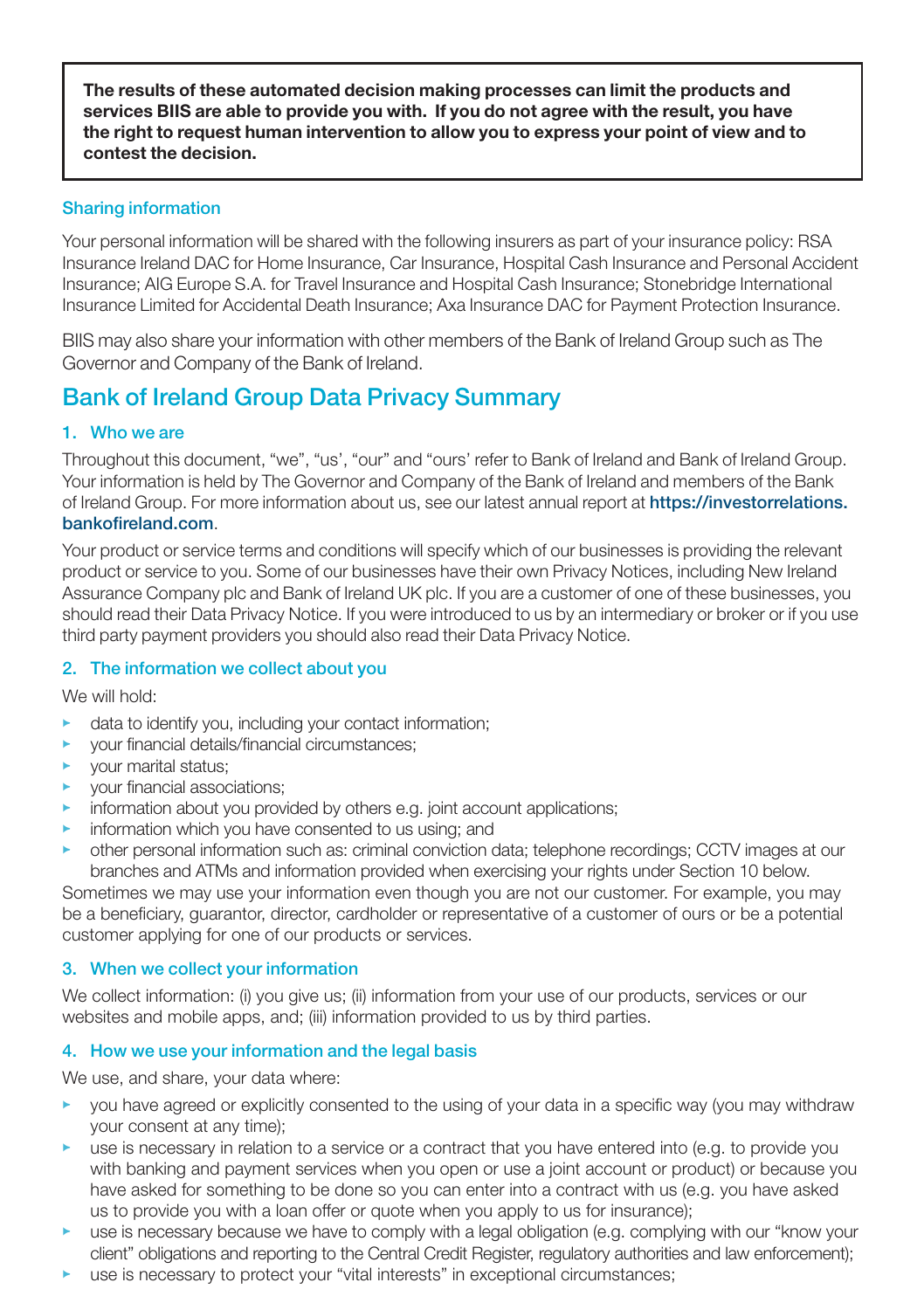• use for our legitimate interests (which you may object to) such as managing our business including credit risk management, providing service information, conducting marketing activities, system testing, fraud prevention, training and quality assurance, portfolio management and strategic planning and the purchase or sale of assets.

#### 5. How we use automated processing or "analytics"

We may analyse your information using automated means to:

- help us understand your needs and develop our relationship with you:
- to help us to offer you products and service information we believe will be of interest to you;
- to make assessments where you apply for a financial product (e.g. a loan) including creditworthiness and affordability. We may make lending decisions based solely on an automated analysis of your information. The types and sources of the information we process by automated means about you are listed above in Sections 2 and 3.

We also use automated processing to assist in compliance with our legal obligations in connection with prevention of money laundering, fraud and terrorist financing, for example, to screen for suspicious transactions.

Where we make solely automated decisions that affect you in a legal or a significant way, you have the right to provide your point of view and have those decisions reviewed by a member of our team.

#### 6. Who we share your information with

When providing our services to you, we may share your information with:

- your authorised representatives;
- third parties with whom: (i) we need to share your information to facilitate transactions you have requested, and (ii) you ask us to share your information;
- Bank of Ireland Group companies;
- service providers who provide us with support services;
- statutory and regulatory bodies (including central and local government) and law enforcement authorities;
- as part of a credit application and ongoing loan management we will carry out credit checks and credit scoring and share information with the Irish Credit Bureau, Central Credit Register or other credit reference/rating agencies. They will keep a record of this information and may give it to other financial institutions that you apply to for credit facilities.; and
- $\blacktriangleright$  third parties in connection with a sale or purchase of assets by us, debt collection agencies, budgeting and advice agencies, tracing agencies, receivers, liquidators, examiners, Official Assignee for Bankruptcy and equivalent in other jurisdictions;
- trade associations and professional bodies, non-statutory bodies and members of trade associations;
- pension fund administrators, trustees of collective investment undertakings and pensions trustees insurers/re-insurers, insurance bureaus;
- where you instruct a Third Party Provider (TPP) to have access to an account you hold with us. Where you choose to instruct a TPP in respect of a joint Account, you should be mindful of the fact that personal information of your joint Account Holder may also be sent to the TPP. Similarly, your joint Account Holder may also choose to instruct a TPP resulting in your personal information being shared with the TPP without further reference to you;
- business or joint venture partners.

#### 7. How long we hold your data

How long we hold your data for is subject to legislation and regulatory rules we must follow, set by authorities such as the Central Bank of Ireland and the type of financial product provided to you. In most cases this period is 7 years after a transaction, (but may be up to 13 years where we had a deed in place) or 6 years after you cease to be a customer.

#### 8. Implications of not providing your data

If you do not provide information we may not be able to:

- provide requested products or services to you;
- to continue to provide and/or renew existing products or services
- assess suitability; and
- where relevant, give you a recommendation for a financial product or service provided by us.
- We will tell you when we ask for information which is not a contractual requirement or is not needed to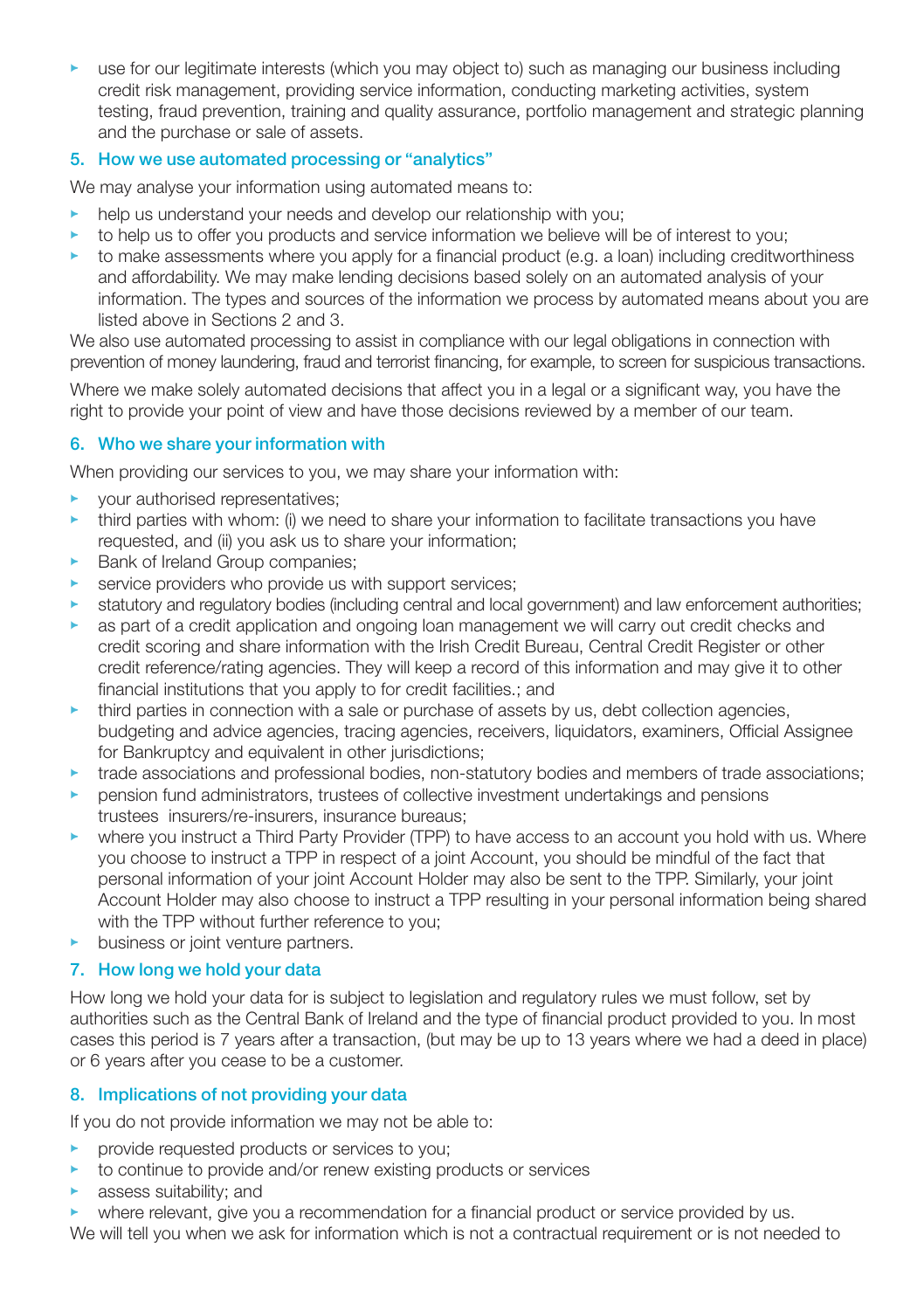comply with our legal obligations.

#### 9. Using companies to process your information outside the European Economic Area (EEA)

In some cases, we may transfer information about you and your products and services with us to our service providers and other organisations outside the EEA. We will always take steps to ensure that any transfer of information outside of the EEA is carefully managed to protect your privacy rights. Full details of transfers are available in our Data Privacy Notice which you can get online, in branch or by telephone.

#### 10. How to exercise your information rights including the right to object

You have the following rights in relation to how we use your information, including the right, without undue delay, to:

- find out if we use your information, access your information and receive copies of your information;
- have inaccurate/incomplete information corrected and updated;
- object to particular use of your personal data for our legitimate business interests or direct marketing purposes;
- $\blacktriangleright$  in certain circumstances, to have your information deleted or our use of your data restricted;
- in certain circumstances, a right not to be subject to solely automated decisions and where we make such automated decisions, a right to have a person review the decision;
- $\blacktriangleright$  exercise the right to data portability (i.e. obtain a transferable copy of your information we hold to transfer to another provider); and
- to withdraw consent at any time where processing is based on consent.
- If you wish to exercise any of your data rights, you can contact us at

www.bankofireland.com/privacy, in-branch, by mail to Bank of Ireland, PO Box 12940, Dublin 18 or by contacting 01 688 3674.

If we are unable to deal with your request fully within a calendar month (due to the complexity or number of requests) we may extend this period by a further two calendar months and shall explain the reason why. If you make your request electronically, we will try to provide you with the relevant information electronically.

You also have the right to complain to the Data Protection Commission or another supervisory authority. You can contact the Office of the Data Protection Commissioner at:

| Telephone: | +353 (0)761 104 800 or Lo Call Number 1890 252 231                                                                   |
|------------|----------------------------------------------------------------------------------------------------------------------|
| Fax:       | +353 57 868 4757                                                                                                     |
| E-mail:    | info@dataprotection.ie                                                                                               |
|            | <b>Postal Address:</b> Data Protection Commission, Canal House, Station Road,<br>Portarlington, R32 AP23, Co. Laois. |

#### 11. How to contact us and/or our Data Protection Officer

If you have questions about how we use your information, you can reach our Data Protection Officer at www.bankofireland.com/privacy, by mail to Bank of Ireland, PO Box 12940, Dublin 18 or by contacting 01 688 3674.

#### 12. Updates

We will update our Data Privacy Notice from time to time. Any updates will be made available on our website at www.bankofireland.com/privacy and, where appropriate, notified to you by SMS, e-mail 365 online our mobile banking app or other communication channel we deem appropriate.

#### Dated: May 2019